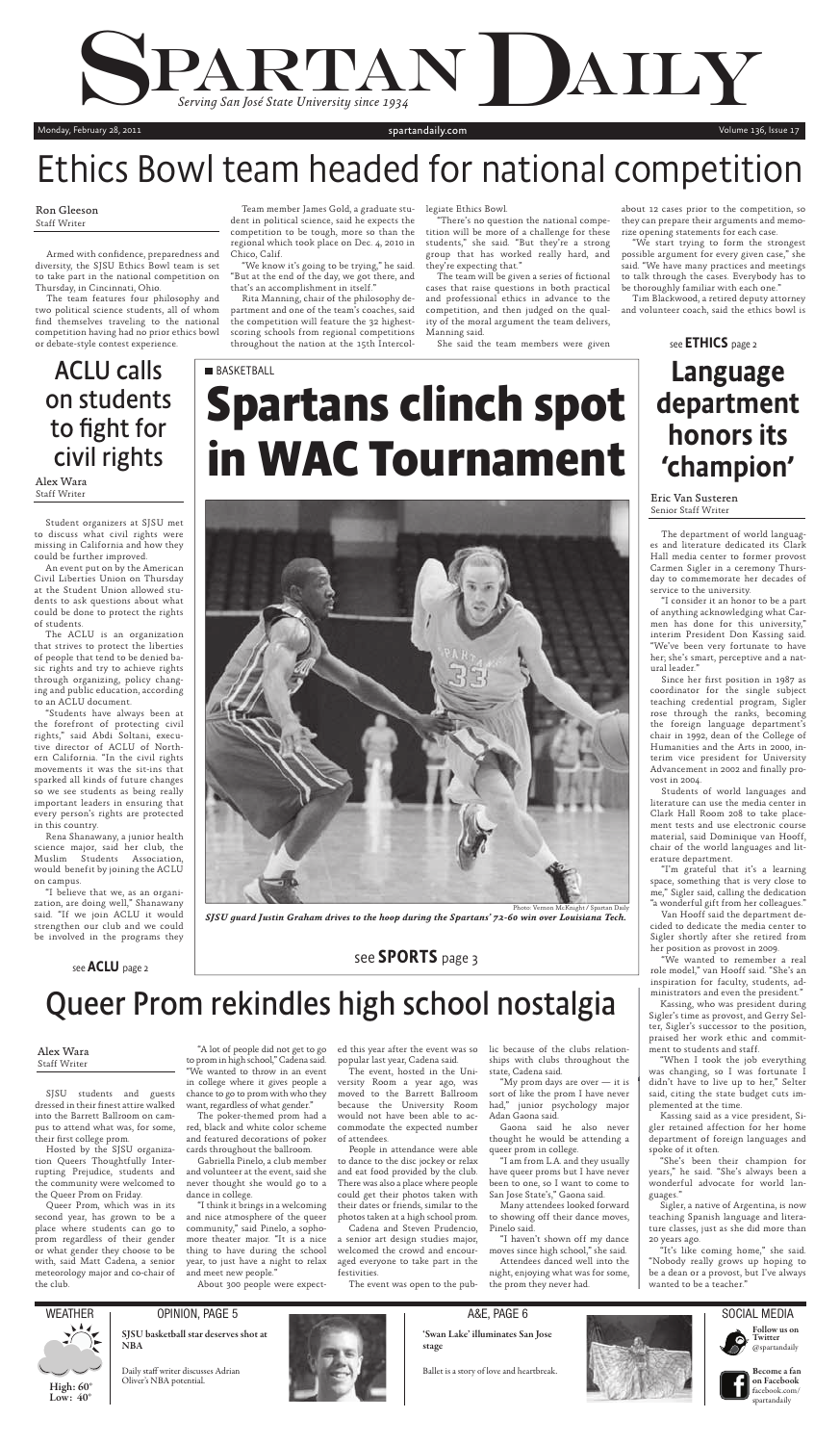not a classic debate contest. "The thing that makes these competitions different is that both sides may completely agree on a certain topic," he said. "They are judged on how well they justify their point in the argument."

"They have to anticipate any question the judges may ask," she said. "They learn to be able to defend a position on their feat in real time, which is rather difficult."

Blackwood said he believes some of the team's success comes from the diversity the group exemplifies.

Manning said just before the competition begins the team is given the literature of one of the cases and no member of either team is allowed to have any pre-written notes.

"We went up against p $\epsilon$ ple in the regional competi-

"Many different viewpoints come into play," he said. "Different slants within the viewpoints give sensitivity to certain things."

Team members said they are aware of their diversity and believe it works to their advantage.

"We see other schools with team members of all the same ethnicity," junior philosophy major Hiram Alvarez said. "We just pull to-

| 59 IF                                                               | <b>Bento Menu</b><br><b>Ground Park over rice</b><br>AL.<br>适丙胺: | \$4.78 |
|---------------------------------------------------------------------|------------------------------------------------------------------|--------|
|                                                                     | A2/3. Fried Chicken/Pork Cutlet<br>地質排断                          | \$5.75 |
|                                                                     | <b>Crisps Chicken</b><br>A4<br>46.51.18.95                       | \$5.75 |
| 310 5. 3 <sup>v</sup> 5t 5an Jose, CA. 95112                        | AS. Vegetarian Fish<br>紫色斑蝥                                      | \$5.85 |
| 408-298-9968                                                        | Teriyaki Chicken<br>A6.<br>日式烤雞類                                 | \$6.25 |
| Open 7 days 10:30am ~ 11:00pm                                       | Macherel Fish Fillet<br>AT.<br>疑角顶版                              | \$5.95 |
| www.Hydration-cafe.com                                              | <b>Fried Squid</b><br>AK.                                        |        |
| Pearl Tea Drinks, Lunch/Dinner Bento<br>Coffee/ Espresso, Smoothies | 炸花枝葱<br><b>Fried Tobs</b><br>友気 こ                                | \$6.19 |
| <b>WINTER SPECIALS</b>                                              | 作豆腐脂<br>Fried Squid Ball.<br>外生机:                                | 丝饰     |
| * Small Curry rice \$ 2.99                                          | 花枝丸飯<br>All. Vegetarian Steak                                    | \$5.75 |
| * Udon noodle soup \$5.75                                           | 素属相牛販<br>A12. Carry Over rice                                    | \$6.15 |
|                                                                     | 日式取理版                                                            | \$4.50 |
| * Combo (bento+ drink ) \$6.99                                      | All hente bayes include : Mix Salad, slice of                    |        |

Tes egg, Tofa and Rice)

gether really well."

"We want to fine-tune evhave before we leave," Adams said.

Members of the ethics bowl team also said they realize they have only been dothey will compete against much more experienced schools, but they're inexperience will not affect them.

"This is a fi rst for all of us," said senior philosophy major Aaron Adams.

"The first garden (located) by Clark Hall and the statues was started by a nutrient food science class in Spring '09," she said.

> tion who had a lot of debate experience and had even erything in the last days we been to the national competition before," he said. "We just went in there and killed it."

> ing this for a semester and Alvarez said as he pointed at "We even have our beard," Gold's beard, referring to Giants' pitcher Brian Wilson's facial hair.

bowl team compares themselves to the San Francisco Giants, who won the 2010 World Series despite being labeled as a group of misfits and cast-offs.

"We are sort of the underdogs," junior philosophy major Duy Nguyen said.

The members of ethics nice, but taking part in this Manning said winning the competition would be is about more than the outcome.

The members of the team said they have one more practice on Sunday, and they will meet throughout the week until boarding a flight to Cincinnati on Wednesday.

"We want to win, but we also want to give the students this experience," she said.



"We try to choose plants that benefit each other," she said. "Carrots growing close to tomatoes is a beneficial relationship, as well as corn and beans."

On Friday morning, a group of students prepared to plant beets, carrots and radishes in the garden located just outside of Clark Hall.

Yan Yin Choy, president of the Growing Roots of Wellness club, said the garden has been around for a couple of years now.

> The club meets at 6:30 p.m. on the second and fourth Monday of each month in the Student Union's Pacifica room.

Choy, who founded the club in Spring 2010, said the student garden collective meets every Friday at a gardening session called a Mudpie Recess to take care of the garden in front of the Tommie Smith and John Carlos Statue as well as the container plots in front of the gym.

"We are basically trying to utilize the urban spaces around campus to grow food because we feel that there is not enough access to healthy foods," said Choy, a junior environmental studies major.

She said a lot of the spaces around campus don't have much growing in them, so utilizing the space is a way to provide food for students.

Brian Cramer, a senior political science major, said he thinks the produce that is planted is of good quality.

"I've taken home strawberries and corn before and it tastes just as good as the produce in the stores," he said. "It's hard for me to tell the exact difference, but the main difference is that it's free."

Choy said most of the plants that are grown are edible, though some are wildflowers  $$ among the plants in the garden now are strawberries, mint, dill, lettuce, garlic and snap peas.

"We grow our food based off of sustainable means, using methods like companion planting," she said. "We grow crops together — not just one type of crop growing — that way it feeds nutrients back into the soil so we don't deplete nutrients from the soil."

Choy said she thinks people should start their own garden compost and try to buy foods that are locally produced and organic.

Cramer said he learns a lot every time he attends the weekly sessions.

"I've learned about the right times to plant various fruit and veggies during the year," he said. "Broccoli is something that you would want to plant right now."

It generally takes six to eight weeks, Choy said, and in the past they have grown things such as corn, celery, carrots, tomatoes and an artichoke plant.

The club sometimes collaborates with the nutrition, food science, and packaging department to sell produce at the Spartan Smart Cart, which appears every Tuesday in front of Clark Hall.

Ngoc Huynh, a junior chemical engineering major, is a native of Vietnam who said she would like to take the skills she's learned back home with her.

"I love to do things hands on, make your hands dirty and hang out with people, and they teach me a lot," she said.

## **2 NEWS** Monday, February 28, 2011

## Gardening club plants seeds for healthy eating among students

#### Rebecca Henderson Staff Writer

## ETHICS From Page 1



Photo: Brian O'Malley / Spartan Daily

*Abdi Soltani, the executive director of Northern California's ACLU, discusses civil rights with students at Thursday's meeting in the Student Union.*

have and fight for civil rights."

Part of the campus tour put on by the ACLU is to try and get students to join the campus network.

By joining the network, students are able to participate in ACLU events, including workshops, Soltani said.

Students can also take part in the My ACLU campaign, which allows students to sign up other students to be part of ACLU and provides scholarships once a student signs up a certain number of people.

"We have met with student leaders of different clubs," Soltani said. "The ACLU has a lot of members and advocates that represent us in Sacramento. We want students to know that ACLU is their partner when it comes to everyone's rights."

ACLU representatives also spoke about issues that the group is currently working on including the reform of making possessions of small amounts of drugs a misde-

meanor instead of a felony.

According to a form letter, the ACLU states that the reform would save taxpayers

\$450 million on an annual basis.

Mitchell Colbert, a senior political science major, supports the reform and said that his club, the Students for Sensible Drug Policy, is looking to team up with the ACLU. "In Students for Sensible Drug Policy and my personal approximation, our budgetary shortfalls in this state are largely due to increased prison spending, siphoning money away from other sources," Colbert said.

Students who attended the event were invited, but not required, to sign a form letter to Gov. Jerry Brown about the reform. Colbert was planning to join the ACLU before the presentation but knew for sure he wanted to after the conclusion of the

event.

ACLU of Northern California representatives invited students to attend a mixer at The Loft restaurant in Downtown San Jose that evening to network and discuss more civil liberties and social justice issues.

## ACLU From Page 1

A lack of sleep can cause big problems for students, said a wellness and health promotion coordinator for SJSU.

"There's an increased risk to chronic diseases," Melinda Chu-Yang said. "Eventually it can affect the memory and also lead to dangerous driving."

Chu-Yang said stress is a big issue when it comes to sleep problems among students.

"Stress can cause students to stay up all night," she said. "Our students have so much going on outside of classes."

Brian Kissler, a senior animation/illustration major, said he has a lot of sleep problems during the week.

"I usually have around two all-nighters a week," he said. "Most of my sleep is around four to six hours if I said. do sleep."

stress comes from his major.

"Just being an animation/ illustration major, it's really important to have highquality work," he said. "It involves a lot of time."

Sophomore accounting major Felix Lam said he does not have sleep issues but knows many students who do.

"They don't manage their

time wisely," he said. "It's because they cram everything the night before."

Sophomore pre-nursing major Andrew Nguyen said he makes sure he gets the appropriate amount of sleep each night to avoid sleep deprivation.

"I make sure I get to sleep around 11ish," he said. "I make sure I get around eight hours of sleep and no less than seven."

Kissler said part of his coordinator for the event, Karen Malm, another agreed that the college environment can sometimes lead to unhealthy sleeping.

Last Thursday, a small event called Sleep Awareness: Pajama Day was held outside the Student Health Center to promote better sleep and lower stress levels among students.

Event coordinator Phi Le, a post-bachelor stress specialty student, said a number of things contribute to lack of sleep among students.

"It can be anything from academic course load, financial issues, family issues, and general college issues," he

"I think a lot of people get a lack of sleep because of the big course loads they take and also the extracurricular activities as well," said Malm, a senior health science major.

The event featured pam-

phlets and treat bags for students that included information on sleep and stress and how each can be improved.

One of the handouts gave information about how sleep problems can lead to diabetes, stroke, high blood pressure and irregular heart rhythms.

"We recommend establishing a routine," Malm said. "Trying to go bed at the same time every night, avoiding exercise or big meals right before bed and definitely avoiding alcohol as well helps."

She suggested that students who have stress problems should use the wellness massage chair located in Room 209 of the Health building to help ease them up.

(Select from our food and driok menu)

## Busy schedules, stress can contribute to sleep problems

#### Wesley Dugle Staff Writer



Photo Illustration: Brian O'Malley / Spartan Daily

*Lack of sleep can lead to an increased risk of health problems such as diabetes and stroke.*

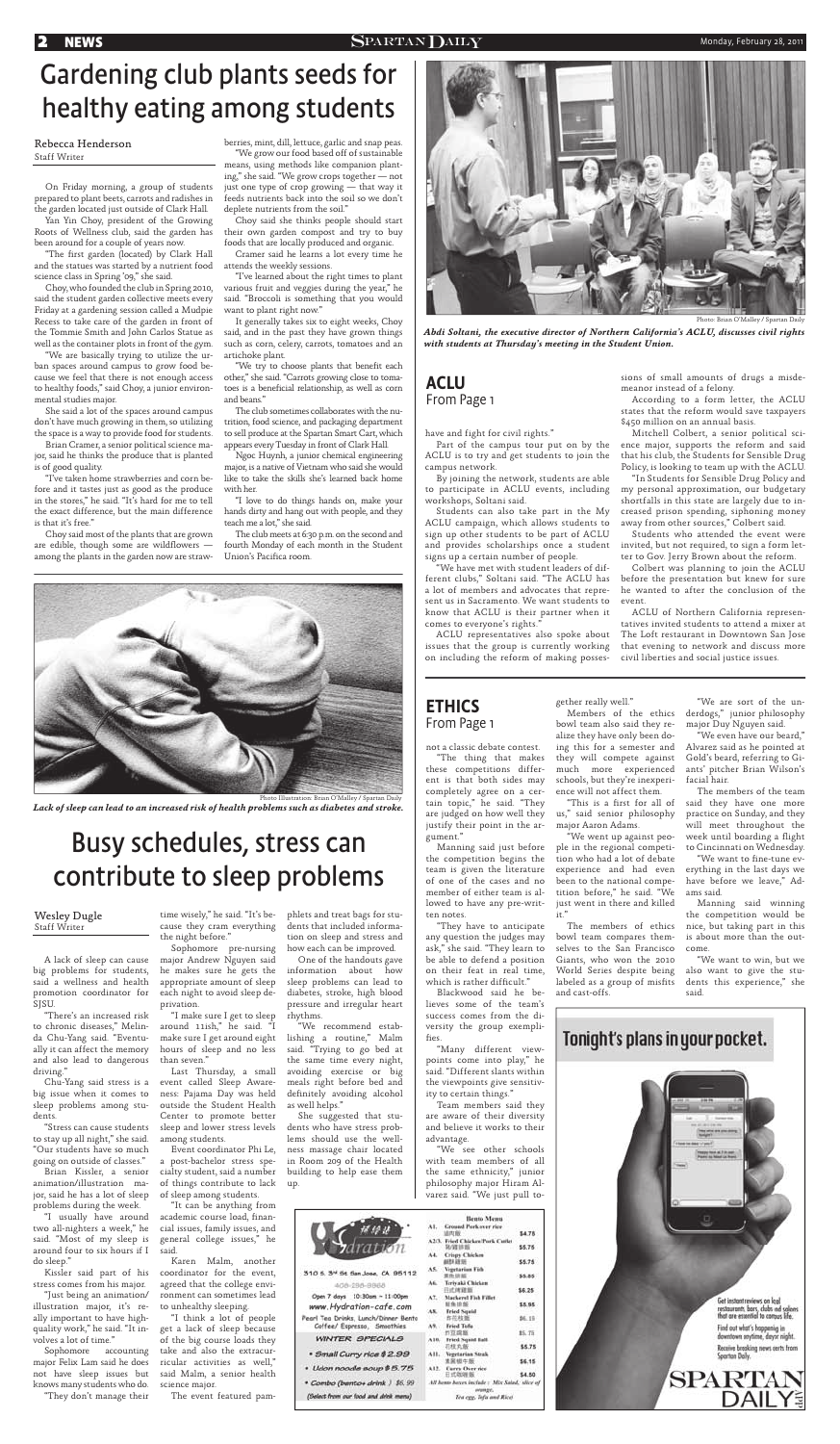#### **MEN'S BASKETBALL**

Photo: Vernon McKnight / Spartan Daily

*Senior guard Adrian Oliver jumps past two defenders on his way to the basket during the Spartans' win over Louisiana Tech on Saturday.*

# SJSU punches WAC tourney ticket, winning season



team stretched its win streak to four as it breezed by Louisiana Tech with a score of 72-60 Saturday night in the Event Center.

The victory over the Bulldogs (12-17, 2-12 WAC) was the Spartans' 15th of the season, the first time they have reached that plateau since the 2000 season.

It also meant SJSU (15-12, 5-9 WAC) has clinched a spot in this year's Western Athletic Conference Tournament in Las Vegas.

Senior guard Adrian Oliver ignited an early first-period run as he converted a string of six straight field goal attempts, including two 3-pointers, as part of a an eight-minute stretch when he scored 16 points.

The SJSU men's basketball from dwindling below eight the lead into halftime and stretched it to a game-high 14 early in the second half while preventing the lead rest of the way.

Oliver did not score another field goal for the remainder of the game, however, but his teammates picked up the slack.

Senior guard Justin Graham stepped up in the second half by scoring nine points, finishing with the second-highest total on the team with 17.

Junior forward Wil Carter finished the game with 10 points and eight rebounds, including a perfect 8-8 from the free-throw line.

Freshman guard Keith Shamburger also had a productive game, adding eight points of his own and a team-high five assists.

"It was a gritty win for us," he said. "(Louisiana Tech) came in here really fighting. They needed to win to play in the WAC Tournament. We knew that. We played tough tonight and never really let them get close."

SJSU thwarted any attempt at a comeback by the Bulldogs.

SJSU's next game will be March 3, against Hawaii, and will be the Spartans' final home game this season.

The Spartans brought a 39-28

Head coach George Nessman appreciated the energy his team displayed on the hardwood.

"It was a solid performance by our team," he said. "They had a lot of energy. I thought (Louisiana Tech forward Ola Ashaolu) played an inspired game and had a lot of fire in him. We sustained an effort the whole night."

*Sophomore guard Liz Johnson dribbles through the Boise State defense during the Spartans' loss Saturday night.*



Ashaolu was dominant in the paint, scoring a team-high 18 points and grabbing a game-high 11 rebounds while providing the bulk of the energy for the Bulldogs' offense.

However, the six-foot seveninch junior struggled from the freethrow line, finishing 3-11 from the stripe, and fouled out of the game

with just over a minute left in the second half.

The Broncos recovered squandering a five-point lead. however, and by halftime held a 34-24 advantage.

Ashaolu was only part of the Bulldogs' poor effort from the freethrow line, as the team collectively shot 5-18.

Shamburger said he was aware of what was at stake before the game.

The Spartans lost the game in Hawaii two nights prior to the BSU game, failing to score in the final 3:50 and

"We knew we had to win this game to make sure we went to the WAC Tournament," he said. "We got it done. I hope we stay on this roll and keep on winning."

Oliver scored seven points in the second half on 7-8 shooting from the free-throw line, finishing with a game-high 23 points.

To qualify for the WAC Tournament, the team would now need to win its' remaining two games along with Boise State dropping its final two.

The game will also be the final home game for the team's two highest-leading scorers, Oliver and Graham.

Graham, SJSU's all-time assists leader, said he is a bit sad that his career at home is coming to an end, but is excited to finish it against Hawaii, a team he has a successful history against.

"It's a little bittersweet," he said. "Historically I've played well against Hawaii, so it's kind of fitting it's who we play. It should be fun."

## WOMEN'S BASKETBALL

## Ron Gleeson Staff Writer

# Spartans' defense unable to contain Broncos

Photo: Vernon McKnight / Spartan Daily

Despite an exemplary offensive effort from its starting unit, the SJSU women's basketball team lost a critical game to Boise State University 83-68 on Saturday.

SJSU (2-25, 2-12 WAC) shot evenly from the field, 51 percent and 50.9 respectively, and 45.5 percent from 3-point range.

 Head coach Pam DeCosta said although her team shot well, it did not play the defense that had characterized it all season.

"We pride ourselves on defense and our defense didn't show up," DeCosta said. "We can't get into a shooting match. ... Boise had more players. They wore us down."

Junior Sara Plavljanin scored a game-high 24 points, but said she felt the team lost the game because of defensive lapses.

and BSU (12-16, 3-11 WAC) Broncos' starters 68-35, SJSU Marisa Williams. starting five outscored the janin, Johnson-and-freshman got no points in support from the bench, while BSU got 48 from its reserves.

"Usually we hold a team under 60," she said. "Usually defense is our best (quality)."

Despite a slow start from both teams, SJSU ran out to an early 11-4 lead.

Solid free throw shooting from BSU kept the Spartans behind the rest of the way, with seven points being the ed the Spartans 32-22, and of closest differential.

DeCosta said she was not expecting to get any points off the bench, and the Spartans' lack of depth was the main reason they could not afford to get into an offensive shootout with BSU.

Fatigue also played a large factor in the game, she said, as the players were drained emotionally, mentally and physically.

Although the Spartan logged by 3 players: Plavl-The Broncos outrebound-SJSU's 22 rebounds, 15 were



"We've had two tough games prior to this," she said. "The Hawaii game affected us mentally, (and) I don't think we recovered from it. We played tired and that's normally not how we play."

Rebounding was another area where DeCosta said she didn't feel the team performed as well as it could.

Junior Brittany Johnson said although the team wanted victory, it simply did not play at the level it needed to win the game.

"Our intensity went down when it shouldn't have," Johnson said. "As a unit, we could have done more."

SJSU needed the win over Boise State to get to the WAC Tournament on March 9-12.

Despite the disheartening loss, DeCosta said the team will focus on the next game.

"We're (going to) keep preparing until the very end," she said.

SJSU's next game is against Fresno State at 5 p.m. on Thursday in the Event Center.

408) 286-8903 | www.stfranciscareercollege.edu **ST. FRANCIS CAREER COLLEGE** 

our mission is life

Get your nursing certificate or license at St. Francis Career College!

> Now enrolling for: **Vocational Nurse Program** Nurse Assistant Program

Visit our San Jose Campus at:

749 Story Road Suite 50

San Jose, CA 95122

- Day & evening programs
- Job placement assistance
- Daughters of Charity Health System member
- Financial aid available to those who qualify

proval to apeare by Buraw for Private Postsecondary and Vocational Education (BPPVE), wearedred by According Communion of Career<br>book and Colleges (ACCSC), accordined by Cablomia Board of Vocational Nurse and Psychiatric T

#### Francisco Rendon Staff Writer

"We knew we had to win this game to make sure we went to the WAC Tournament... I hope we stay on this roll and keep winning."

## Keith Shamburger Freshman guard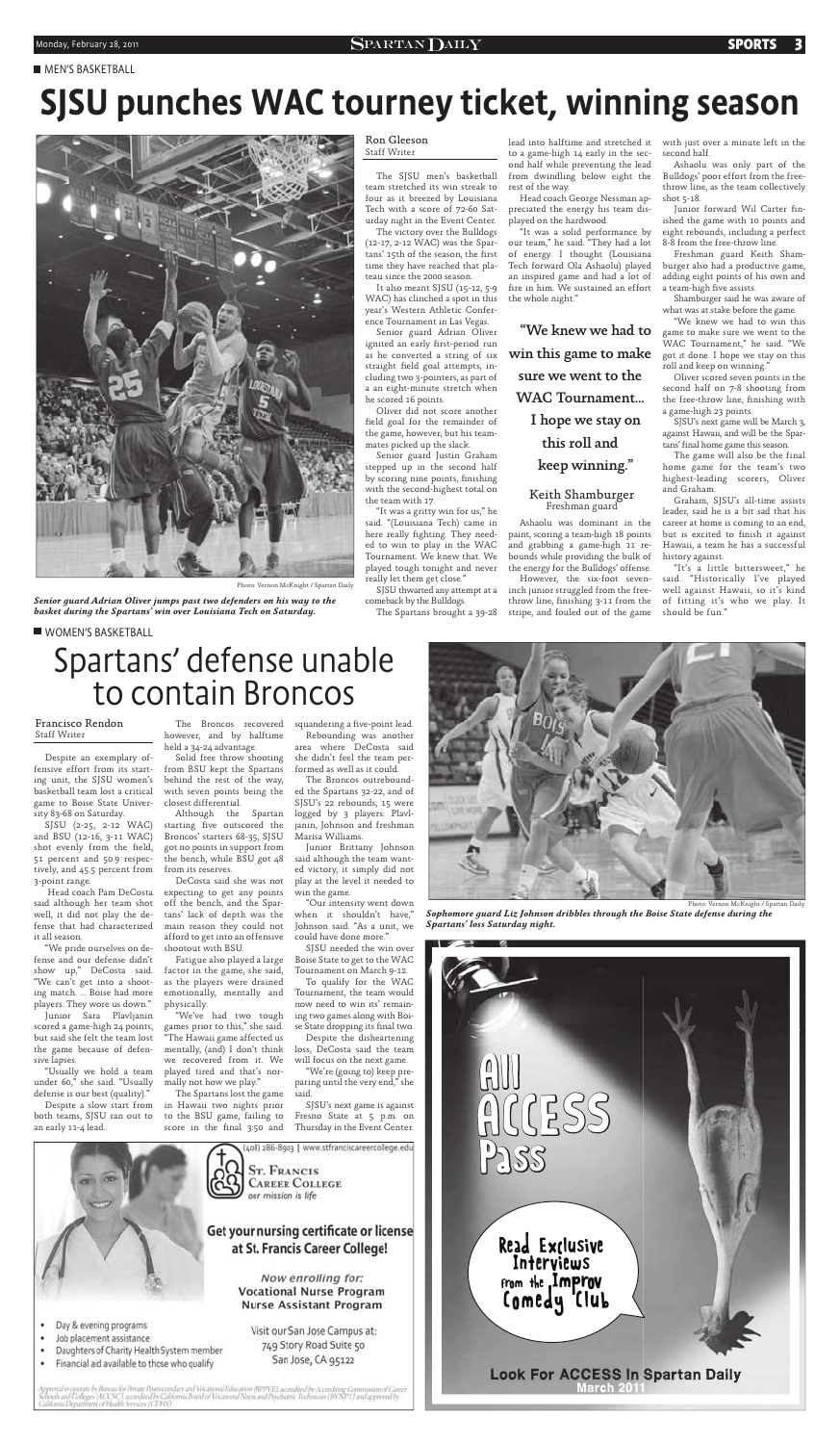

**CROSSWORD PUZZLE ACROSS** PREVIOUS PUZZLE SOLVED Genetic double

6. Calligraphy fluids 10 Opeliner 14 Was iveaning

|  | <b>MIRCE BIT DO</b><br><b>PISCE BUT DU LU</b><br>ANODE BOA UNCAP |  |  |  |  |  |  |
|--|------------------------------------------------------------------|--|--|--|--|--|--|
|  |                                                                  |  |  |  |  |  |  |

**CLASSIFIED**  5 **AD RATE INFORMATION** 

Place your ad online at: **www.spartandaily.com**

#### **Office Hours:**

Monday-Thursday 1:30p.m. - 4:15p.m.

## **Deadline:**

10 a.m., 2 weekdays prior to publication date.

## **Rates:**

| One classified, 20 words                     | \$5.50 |
|----------------------------------------------|--------|
| Each additional word                         | \$0.39 |
| Center entire ad                             | \$1.00 |
| <b>Bold first five words</b>                 | \$0.50 |
| Rates are consecutive days only. All ads are |        |
| prepaid. No refunds on cancelled ads.        |        |
|                                              |        |

**Opportunities Wanted** Roommate Volunteers Announcements For Rent Employment For Sale Services Events

#### **Frequency Discounts:**

4-15 classifieds 15%off 16-31 classifieds 30%off 32+ classifieds 45%off Discounts apply to the original base rate, plus the cost of extras.

### **SJSU Student Rate:**

**Free!** Discount applies to student's individual ad only. Not intended for businesses and/or other persons. Order must be placed in person. SJSU ID REQUIRED.

## **Classifications:**

### **Online Classified Ads:**

Placing an ad online provides you with the opportunity to post your ad on other college web sites. You may also include up to 4 images for your online ad.

15 days \$25.00

Contact us at: **408.924.3270**

|               |   | O | ı | ö |   |   |        |   |
|---------------|---|---|---|---|---|---|--------|---|
|               |   | 2 |   |   |   | з |        |   |
|               |   | 8 | 6 |   |   |   |        | 9 |
| $\frac{3}{2}$ | 9 |   |   | 7 |   |   | ٠<br>6 |   |
|               |   | 4 |   |   | 3 | 5 | ٠      |   |
|               |   |   | 3 |   | 8 |   |        |   |
|               | 2 |   |   |   | 4 |   |        |   |
| 9             | 4 |   |   | 5 |   |   |        |   |

| <b>SUDOKU</b> |  |  |
|---------------|--|--|

P R E V I O U S

Ω

2 87

| Ш                       | $\overline{2}$ | 5 |   |                | 9                |   | 3              | 6 |
|-------------------------|----------------|---|---|----------------|------------------|---|----------------|---|
|                         |                |   |   | $\overline{6}$ |                  |   | 5              |   |
|                         |                |   |   |                |                  |   | 8              | 9 |
| ၯ                       | 8              |   |   | 3              | 6                | 5 |                |   |
|                         | 9              |   |   |                |                  | 3 | 6              | 8 |
| ш                       | 6              |   |   | 8              |                  |   |                |   |
| $\overline{\mathsf{N}}$ | 3              | 6 |   | 9              | $\boldsymbol{7}$ | 8 |                | 5 |
|                         |                | 8 | 6 | $\mathbf{1}$   | 3                | 9 | $\overline{2}$ | 4 |
|                         |                |   | 5 | $\overline{2}$ | 8                | 6 |                | 3 |

#### DISCLAIMER

Spartan Daily makes no claim for products or services advertised nor is there any guarantee implied. The classified columns of Spartan Daily consist of paid advertising and offers are not approved or verified by the newspaper. Certain advertisements in these columns may refer the reader to specific telephone numbers or addresses for additional information. Classified readers should be reminded that, when making these further contacts, they should require complete information before sending money for goods or services. In addition, readers should carefully investigate all firms offering employment listings or coupons for discount vacations or merchandise.

| :2 vq≷ l               |                                                                           | والمناسبات والمراد                                                               |
|------------------------|---------------------------------------------------------------------------|----------------------------------------------------------------------------------|
| 15 Tackle-shop buy     | <b>LAACKUOWS</b>                                                          | $A$ ( ) $O$ $B$ $N$                                                              |
| 16 Wrist bone          | ∎ēy <u>ds</u><br>н см                                                     | Ru∖cs                                                                            |
| 17. Soldering ton s    | M6A3                                                                      | I.H.E. S. S.                                                                     |
| 16 Ca foingís          | A S S A I                                                                 |                                                                                  |
| — Valey                | L                                                                         | <b>DONE</b>                                                                      |
| 19.5me opa auto        | $L_A L_N +$                                                               | $\left[ \begin{smallmatrix} A & B & I & L & E & S & S \end{smallmatrix} \right]$ |
| 20 Party animal        | [A L C]<br>COSN                                                           | Ы<br>O H                                                                         |
| 22 Aliic               | $\mathbf{B} \to \mathbf{A} \otimes \mathbf{I}$ , $\mathbf{E}[\mathbf{E}]$ | 非肝上上湿白                                                                           |
| 24 Vegas hvat          | PHES                                                                      | Iτ<br>D Y E<br>F<br>L                                                            |
| 25 Heat-conductors     | Υ.                                                                        | $1.8$ A.H.                                                                       |
|                        | Nit, L                                                                    |                                                                                  |
| 26 Nagi nay, nag       | GENTIN.<br>Auodin                                                         | စ်ရဲ<br>IZAP                                                                     |
| 30 Holy terrior        | WA.                                                                       | <u>LKABOUT</u>                                                                   |
| 32. steinet lan        | 6 8 O U TH<br>L                                                           | LANKA                                                                            |
| 33. lish Rose's man    | SORTS<br>3                                                                | LESH<br>5                                                                        |
| 08. DEA agents         |                                                                           |                                                                                  |
| 40 Bomar-balb mp.a.    | $\cdot$ $\overline{ }$ $\cdots$<br>$\ldots$ .                             | , .<br>tie Andioe                                                                |
| ment                   |                                                                           |                                                                                  |
| 42. Three log (2 wds.) | 4. Parentis                                                               | 37 Turnpke                                                                       |
| 44. Kushna bovoten     | wain ng Ingpha                                                            | 38. Saft er smoke                                                                |
| 45 Anfact              | b. Mako certain                                                           | 39 Tran for the                                                                  |
| 47 Ms Paretsky         | 6 Yorkegan                                                                | шŊ                                                                               |
| 48. Selovang gariniert | playwr gift                                                               | at Handbag logo.                                                                 |
| 50 Carpenter's Incl.   | 7. Safar slading                                                          | 45 Fictional cow                                                                 |
| 52. Spring back        | <b>DOO</b>                                                                | 46 Computer siyle                                                                |
| 56 there some changes  | 6. Kipling nuvel                                                          | s9 Pre-wibe                                                                      |
| 58 Gamage              | 9 Pal Sp                                                                  | moeku p                                                                          |
| 59 Bars (2 wds.)       | 10 Canning jar                                                            | 55. Electrical unit                                                              |
| 64. Reindear harder    | sze                                                                       | 52 mui sipettomi                                                                 |
| ûb Sir dgen            | 11 Melet ead-m                                                            | 53 Netran4a hab                                                                  |
| 67 Selectilew          | 12-PI) ship maker                                                         | 54. Partiol a shoel                                                              |
| 68 Clanhed buiter      | 13 Biegthes hard                                                          | 55 Where hackles                                                                 |
| dê Fair har aulh       | 21 Galavansary                                                            | <b>TSC</b>                                                                       |
| 70-84 parts            | 23. Bardord opny                                                          | 57 Tito                                                                          |
| 71. Seákes lack (hem   | det tor                                                                   | egtur 1.08                                                                       |
| 78. Habka off          | 26 Υγκλιτουπίης                                                           | š‡ Gieavy.                                                                       |
| 73. Pytam digile.      | 27 - Spirnado                                                             | 62 FLPaso                                                                        |
|                        | 26 Brude or Laura                                                         | campus                                                                           |
| DOWN                   | 29 Crisseioss pal-                                                        | 63 Aralyze                                                                       |
| Siyi sa                | der n                                                                     | 60 Searth concerts                                                               |
| 2 : Tomb Paider"       | 31. Bank lakeback                                                         | ተሳπ                                                                              |
| ne-une                 | 34 Objection (ada)                                                        |                                                                                  |
| Si Hound silvack.      | 36 Cluar briefly                                                          |                                                                                  |
|                        |                                                                           |                                                                                  |
|                        |                                                                           |                                                                                  |



Place your ads ONLINE through Campus Ave: **www.campusave.com** Just click the Spartan Daily link and post your ads to the college classifieds network!

**Want to place an ad in Spartan Daily CLASSIFIEDS?**

### **WANTED**

#### **\$\$ SPERM DONORS WANTED \$\$**

Earn up to \$1,200/month. Give the gift of family through California Cryobank's donor program Apply online: SPERMBANK.com

The first game was won on the shoulders of junior pitcher Roberto Padilla, who hurled a complete game in the 5-3 victory for the Spartans (6-1), giving the Bruins (5-2) their first defeat of the season.

Craig Hertler led SJSU offensively, finishing 1-for-4 with a two-run home run in the fifth inning.

2 BDRM, 1 BA APT walk to SJSU \$1200/mo & \$600/dep. Off street parking & coin laundry 408-504-1584

\*\*\*\*\*\*\*\*\*\*\*\*\*\*\*\*\*\*\*\*\*\*\*\*\*\*\*\*\*\*\*\*\*\*\*\*\*\*\*\*

ARE YOU READY TO CUT THROUGH THE CROWD? To stand out? To show the "real world" what you're made of? \*\*\*\*\*\*\*\*\*\*\*\*\*\*\*\*\*\*\*\*\*\*\*\*\*\*\*\*\*\*\*\*\*\*\*\*\*\*\*\*

Working with VECTOR can offer you REAL pay, flexibility, and opportunities for advancement. No cubicle, no copy machine. Just the chance to earn professional experience in a rewarding environment that offers you the flexibility you need and the responsibility you deserve. \*\*\*\*\*\*\*\*\*\*\*\*\*\*\*\*\*\*\*\*\*\*\*\*\*\*\*\*\*\*\*\*\*\*\*\*\*\*\*\*

CALL 866-1100 9 am - 5 pm www.workforstudents.com/sjsu \*\*\*\*\*\*\*\*\*\*\*\*\*\*\*\*\*\*\*\*\*\*\*\*\*\*\*\*\*\*\*\*\*\*\*\*\*\*\*\*

#### **EMPLOYMENT**

# **SPORTS ROUNDUP**

The SJSU women's water polo team won three of four in the UC Irvine Invitational, recording victories over No. 12 Cal State Long Beach, No. 15 UC Santa Barbara and Cal State Bakersfield.

The Spartans scored a 193.050 to place third at the 31st Salbasgeon Suites Invitational on Friday.

The first match of the invitational, however, ended up a loss for the Spartans (10-8) to No. 9 Arizona State (3-4) by a score of 9-8.

Thomasina Wallace was the highest placing participant for the Spartans, finishing third in the all-around event with a score of 38.975, tied for fifth on vault with a score of 9.800, seventh on bars with a score of 9.825, and tied for seventh on floor with a score of 9.800.

The Spartans earned their first win of the event with an 11-8 victory over Cal State Bakersfield (3-11). SJSU was led by freshman Timi Molnar, who scored four times en route to the victory.

SJSU started on floor and finished with a team score of 47.625. The Spartans were led by senior Lily Swann with a score of 9.650.

UC Santa Barbara (10-6) to grab the victory with a final score of 11-9.

The competition then rotated to the team's best event of the season, floor.

Right behind Wallace's score of 9.800 was junior Katie Valleau's score of 9.775.

On the vault, the Spartans were led by Wallace's score of 9.800 and senior Katie Merritt's score of 9.750.

In the final event of the meet, the Spartans scored 48.250 on bars, headed again by Wallace's score of 9.825.

The Spartans hit the road in their next meet where they will face Sacramento State on Sunday, March 6.

**TODAY'S** 

UCLA by taking two out of three games runs, including a game-high four RBIs from from the Bruins on the road at Jackie Robinson Memorial Stadium this weekend.

The SJSU baseball team toppled No. 2 as it recorded a season-high 22 hits and 12 junior first baseman Dean Espy.

The Spartans knocked off the Bruins once again with a final score of  $8-3$  in the first game of a doubleheader Sunday, increasing their win streak to six to open the season.

SJSU scored a season-high five runs in one inning in the sixth, sending 10 players to the plate sixth including a two-run single by senior first baseman Danny Stienstra.

The Spartans lost the third and final game of the series 12-2, their first of the season.

UCLA exploded at the plate offensively

## Baseball

Compiled From SJSU Athletics

## Spartans take two of three from No. 2 UCLA



Photo: Vernon McKnight / Spartan Daily

*Junior pitcher Roberto Padilla threw a complete game Saturday, leading the Spartans to a 5-3 victory.*

## **Tennis**

## SJSU comes up short against Loyola Marymount

The SJSU women's tennis team fell to Loyola Marymount University on Saturday. Freshman Sebastiani Leon Chao recorded

her third victory in a row for the Spartans (2-1), but it was not enough as they lost to the Lions (3-5) 5-2 in total matches won.

Leon Chao won her first set 6-4, then won the second set 6-2 to win her match.

was sophomore Sandra Florea, who took the first set 6-4 before falling in the second set 6-2 to send the match to a third set.

The other Spartan who reigned victorious next match. SJSU will head to Santa Clara University to take on the Broncos on March 2 in its

Florea then entered a super tiebreaker, where she wound up winning the marathon match 12-10.

## Water Polo

## SJSU wins three at invitational

SJSU was led offensively by senior Adriana Vogt with three goals. Arizona State was led with four goals from sophomore Shannon Haas.

Vogt and junior Katie Buzzetta each scored twice, giving the Spartans' three multigoal scorers.

SJSU was the led by Vogt the entire second day of the invitational as she scored a total of 11 goals in the two matches.

Beach (10-6) to win 10-9, and four against *ed 14 saves against Long Beach State.*

## **Gymnastics**

SJSU junior goalkeeper Meagan Minson anchored the Spartans' defense the second day of the invitational, recording eight saves in the match against UC Santa Barbara and a season-high 14 saves against Cal State Long Beach.



Vogt scored seven against Cal State Long *Junior goalkeeper Meagan Minson record-*

## Spartans finish on podium at invitational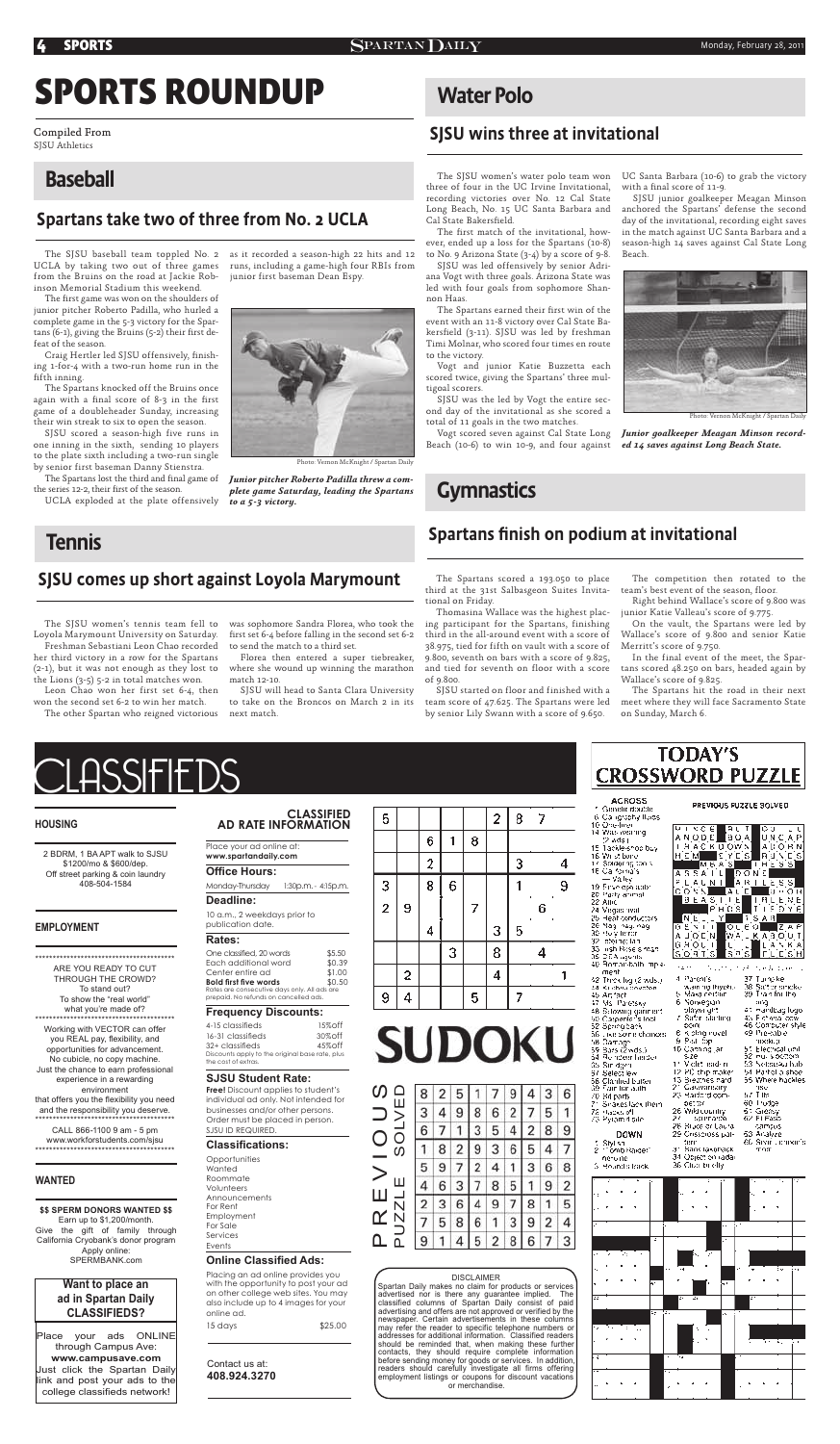## Monday, February 28, 2011 **1988** SPARTAN DAILY **CPINION 5**

Those who have taken time to wander over to the Event Center to watch the SJSU men's basketball team play have witnessed one of the greatest basketball players who has ever played for this school: Adrian Oliver.

Oliver is currently third in the nation in scoring, averaging 24.3 points per game.

Last season, Oliver averaged 22.5 points per game, good enough for fifth overall throughout NCAA Division-I basketball.

been one of the most prolific scorers in the nation he is graduating.

So, what's next for Olithe NBA.

Before the chatter starts up from the peanut gallery criticizing the caliber of the Western Athletic Conference, let's take a look at his points. what Oliver has done during his short stint at SJSU after transferring from the University of Washington.

In three seasons as a Spartan, Oliver has become the second all-time leading scorer at SJSU, only trailing the late Ricky Berry who also played three seasons at SJSU before being selected 18th overall in Sacramento Kings.

Oliver also holds the school record for most games scoring more than done on 16

different occasions, and he's not done yet.

Simply put, Oliver has are among the national the past two seasons, and NBA. Most of the time it at the end of this season is because scouts believe ver? The answer should be conference he plays in is Plenty of players who leaders in scoring never get their chance in the the player's abundant scoring comes because the no good.

When Oliver finishes in the top-10

in scoring at the close of the 2011 season, he will become the

first player from any of the Bay Area's six NCAA Division-I schools (SJSU, Stanford, California, San Francisco, Saint Mary's and Santa Clara) to finish once in his career.

Not even the great Bill Russell accomplished this after playing center at the University of San Francisco for three seasons before beginning an illustrious 15-year career in the NBA, winning 11 NBA championships with the Boston the next. Celtics and being elected to the Naismith Memorial Basketball Hall of Fame in 1975.

the 1988 NBA draft by the off-balance shot is what 30 points, which he has from the basket, Oliver The ability to make an separates him from other players on the court. With hands in his face and his momentum falling away can still hit

> Old Navy was apparently giving away "free" MP3 players to a certain number of people who were first in line.

Scouts, however, should look beyond Oliver's huge scoring numbers and look at how he actually scores

They will see Oliver cut on a dime and make a spin-move past who is guarding him, and before the defender has any idea, Oliver has already sent the ball through the hoop for an easy layup.

in the top-10 more than ing ability that would be Oliver has tons of scoreffective for many teams in the NBA. If teams appreciate his talent, he could go somewhere in the second round.

Oliver has one of the most pure jump shots in Division-I basketball. His spot-up jumper is deadly.

> Consumer confidence seems bolstered by red signs and going-out-of-business sales, but people either have money to spend or they don't. It all boils down to when people choose to spend that money.

the shot.

His oncourt talent should overshadow the fact that he is not playing

> Mediocre films with 3-D technology still get the masses all atwitter, and the frequently full parking lots at the biggest malls seem to put the lie to the assertion that people aren't buying.

most competitive schools in the country.

It becomes evident by the end of every game that Oliver plays in that he was indeed the best player on the court that night.

> With low profit margins, retailers have to rely on moving more product, and when people rely on sales to motivate them, those margins go down even further.

> To make matters worse, the locations that seemed so great at one point begin to lose their luster as good stores pull out. It's a vicious cycle, but one that will only right itself after the consumer confidence metrics change significantly.

The last player to be drafted out of SJSU was Tariq Abdul-Wahad in 1997, and Oliver should be

The past five weeks in the Middle East have been the most tumultuous and shattering in the history of the region possibly since the fall of the Ottoman empire.

It's not about where you play, it's about how you play, and Oliver deserves his shot.

You'd have thought it was either the day before Christmas or the highly discounted sale of the last books on the planet for all time. It was neither.

Instead, hundreds of would-be bargain hunters lined up in a winding queue with armfuls of loot as Borders began the first day of its clearance sale.

Were these people savvy shoppers walking away with unbelievable deals?

I can't say they were, with most items discounted at a mere 20 percent off.

The simple use of readily available coupons could net much larger savings at any time.

Unfortunately, most people don't seem to care about details or logic when large red

signs blare about limited-time "deals." They turn into zombie hordes with crying children and avarice in their eyes.

I'll never forget making the huge mistake of venturing out to the Great Mall in Milpitas at midnight on Thanksgiving a few years ago. I didn't think many people would be out, and thought I'd pick up a sweater.

It was insanity.

Mall cops were astride their trusty two-wheeled Segways, crowds crushed shoulder-to-shoulder, and I ran out of patience immediately.

The heat of all those greedy, sweating bodies was overwhelming.

From what I could tell, the MP3 players tightly grasped in the fists of desperate teens were cheap trinkets with minimal storage and not worth the loss of hearing from the screaming hordes.

I hadn't been there for that, anyway, and didn't even go in.

For the first time in history, a movement of Arabs is inspiring Americans in

> I understand the economy has been in rough shape for a few years now and many people are unemployed (including several family members), but I can't help but think that a good deal of the notion of the slow economy is merely psychological. I heard more than one person

mutter "What recession?" as they looked at the crazy lines.

They certainly turned out for the Borders sale, as they did when Circuit City went bust a few years back.

One of the biggest stressors on retailers, from what I've heard from managers and employees, is overhead costs. Location is everything, and that location comes with a price.

As for me, I think I'm done with big sales and long lines for marginal savings. There's always Amazon, and I don't have to contend with crazy people shopping online.

For once, the term "shock and awe" can be used as a positive descriptor for the region.

What we're witnessing in the world right now is a global moment unlike any in memory.

Comparisons can be made to the wave of people power that swept Eastern Europe as the Soviet Union collapsed in 1989-91.

For those with longer memories, perhaps 1968 might come to mind, that abortive moment when, in the United States, France, Germany, Japan, Mexico, Brazil, and elsewhere — including Eastern Europe — masses of people mysteriously inspired by each other took to the streets of global cities to proclaim that change was on the way.

Of course, if enough regimes fall and the turmoil goes deep enough, there's always 1776, the American Revolution, or 1789, the French one, to consider. Both shook up the world for decades after.

But the truth of it is you'd have to strain to fit this Middle Eastern moment into any previous paradigm, even as — from Wisconsin to China — it already threatens to break out of the Arab world and spread like a fever across the planet.

Never in memory have so many unjust or simply despicable rulers felt quite so nervous — or possibly quite so helpless — despite being armed to the teeth, in the presence of unarmed humanity.

And there has to be joy and hope in that alone.

Even now, without understanding what it is we face, watching staggering numbers of people, many young and dissatisfied, take to the streets in Morocco, Oman, Algeria, Jordan, Iraq, Iran, Sudan, Yemen, and Libya, not to mention Bahrain, Tunisia, and Egypt, is inspirational.

Watching them face security forces using batons, tear gas, rubber bullets, and in all too many cases, real bullets — in Libya's case even helicopters and planes — and somehow grow stronger is little short of unbelievable.

against the answer should be the NBA."

Seeing Arabs demanding something we were convinced was the birthright and property of the West, of the United States in particular, has to send a shiver down anyone's spine.

The nature of this poten-

tially world-shaking phenomenon remains unknown and probably, at this point, unknowable.

Are freedom and democracy about to break out all over?

That might be overstating the case but if not, what exactly are we seeing? What light bulb was it that so unexpectedly turned on in millions of Twittered and Facebooked brains and why now?

The Arab world has been largely ruled by autocratic regimes that suppress all opposition and dissent, sometimes with great cruelty.

We've known these regimes are corrupt, and some of them are effectively in the service of foreigners.

But that has all been true for decades. It never led to revolutions before.

Was the self-immolation of a single young man in Tunisia the spark that set half a dozen other Arab countries alight?

Nonetheless, you would expect that a ruling elite, observing such earth-shaking developments, might rethink its situation, as should the rest of us.

After all, if humanity can suddenly rouse itself this way in the face of the armed power of state after state, then what's really possible on this planet of ours?

Seeing such scenes repeatedly, it wouldn't be unwise to rethink the basics and feel the urge to reimagine our world.

Wisconsin and possibly elsewhere.

Right now, in other words, there is something new under the sun and we didn't invent it.

It's not ours. We're not even the good guys.

They are the ones calling for freedom and democracy in the streets of Middle Eastern cities, while the U.S. feels caught trying to maneuver within the limbo between supporting a populist movement and performing another of those indelicate imbalances in favor of the thugs it has long supported.

History is now being reshaped in such a way that the previously major events of the latter years of the foreshortened American century — the Vietnam War, the end of the Cold War, even 9/11 — may all be dwarfed by this new moment.

Seemingly oblivious to events, the U.S. government clearly intends to fight its perpetual wars and garrison its perpetual bases, creating yet more blowback and destabilizing yet more places, until it eats itself alive.

As the sun peeks over the horizon on the Arab world, dusk is descending on America.

In the penumbra, America plays out the cards it once dealt itself, some from the bottom of the deck, even as other players are leaving the table.

*"On The Contrary" is a weekly column appearing on Mondays. Salman Haqqi is the Spartan Daily Executive Editor.*



On The Contrary



Ron Gleeson Staff Writer



| $\mathbf{S} \mathbf{P} \mathbf{A} \mathbf{R} \mathbf{R} \mathbf{R} \mathbf{R} \mathbf{M} \mathbf{M} \mathbf{M}$                                                                                                                                                                                                                                                                                                                                                                                                                                                                                            |                                                                                                                                                                                                                                                         |                                                                                                                                                                                                                                    |                                                                                                                                                                                                                                                                                                                     |                                                                                                                                                                                                                                                                   | Opinion Page Policy                                                                                                                                                                                                                                                                                                                                                                                                                                                                                                                                                                                                                                                                                                                                  |
|------------------------------------------------------------------------------------------------------------------------------------------------------------------------------------------------------------------------------------------------------------------------------------------------------------------------------------------------------------------------------------------------------------------------------------------------------------------------------------------------------------------------------------------------------------------------------------------------------------|---------------------------------------------------------------------------------------------------------------------------------------------------------------------------------------------------------------------------------------------------------|------------------------------------------------------------------------------------------------------------------------------------------------------------------------------------------------------------------------------------|---------------------------------------------------------------------------------------------------------------------------------------------------------------------------------------------------------------------------------------------------------------------------------------------------------------------|-------------------------------------------------------------------------------------------------------------------------------------------------------------------------------------------------------------------------------------------------------------------|------------------------------------------------------------------------------------------------------------------------------------------------------------------------------------------------------------------------------------------------------------------------------------------------------------------------------------------------------------------------------------------------------------------------------------------------------------------------------------------------------------------------------------------------------------------------------------------------------------------------------------------------------------------------------------------------------------------------------------------------------|
| <b>Editorial Staff</b>                                                                                                                                                                                                                                                                                                                                                                                                                                                                                                                                                                                     | <b>Staff Writers</b>                                                                                                                                                                                                                                    | Senior Staff                                                                                                                                                                                                                       | <b>Advertising Directors</b>                                                                                                                                                                                                                                                                                        | Advisers                                                                                                                                                                                                                                                          | Letters to the editor may<br>be placed in the letters to the<br>editor box in the Spartan Daily                                                                                                                                                                                                                                                                                                                                                                                                                                                                                                                                                                                                                                                      |
| Salman Haqqi, Executive Editor<br>Ryan Fernandez, Managing Editor<br>Brian O'Malley, Photo Editor<br>Jack Barnwell, Online Editor<br>K. L. Perry, Features Editor<br>Calli Perez, Asst. Features Editor<br>Hannah Keirns, Production Editor<br>Melissa Sabile, Sports Editor<br>Alex Spicer, Sports Editor<br>Jaimie Collins, A&E Editor<br>Jordan Liffengren, A&E Editor<br>Amber Simons, Opinion Editor<br>Joey Akeley, Copy Editor<br>Marlon Maloney, Copy Editor<br>Justin Albert, Tech Editor<br>Michiko Fuller, Advising Editor<br>Leo Postovoit, Multimedia Editor<br>John Russo, Multimedia Editor | Nic Aguon<br>Eric Austin<br>Sonia Ayala<br>Anastasia Crosson<br>Wesley Dugle<br>Whitney Ellard<br>Matthew Gerring<br>Ron Gleeson<br>Rebecca Henderson<br>Lyell Marks<br>Nate Morotti<br>Shirene Niksadat<br>Francisco Rendon<br>Alex Wara<br>Matt Young | Tyler Do<br>Amaris Dominguez<br>Jenn Elias<br>Donovan Farnham<br>Ashley Finden<br>Leonard Lai<br>Eric Van Susteren<br>Kyle Szymanski<br>Staff Photographers<br>Jesse Jones<br>Vernon McKnight<br>Stan Olszewski<br>Michelle Terris | Nathaniel Dixon, Ad Director<br>Jessica Churchill, Creative Director<br>Ryan Genzoli, Asst. Ad Director<br>Virginia Ochi, Asst. Creative Director<br><b>Advertising Staff</b><br>Marc Barraza<br>Sam Canchola<br>Hector Diaz<br>Adriane Harcourt<br>Angelica Hoffman<br>Brandon Lim<br>Laura Queen<br>Van Thi Trinh | Richard Craig, News<br>Mack Lundstrom, News<br>Jan Shaw, News<br>Kim Komenich, Photo<br>Tim Hendrick, Advertising<br>Tim Burke, Production Chief<br>Tim Mitchell, Design<br>Pat Wallraven, Manager<br><b>Distribution Staff</b><br>Nick Olney<br>DaMarlynn Wright | office in Dwight Bentel Hall,<br>Room 209, sent by fax to $(408)$<br>924-3282, e-mailed to spartan-<br>daily@casa.sjsu.edu or mailed to<br>the Spartan Daily Opinion Edi-<br>tor, San Jose, CA 95192-0149.<br>Letters to the editor must<br>contain the author's name, ad-<br>dress, phone number, signature<br>and major. Letters become prop-<br>erty of the Spartan Daily and<br>may be edited for clarity, gram-<br>mar, libel and length. Only let-<br>ters of 300 words or less will be<br>considered for publication.<br>Published opinions and ad-<br>vertisements do not necessarily<br>reflect the views of the Spartan<br>Daily, the School of Journal-<br>ism and Mass Communication<br>or SJSU. The Spartan Daily is a<br>public forum. |

Staff Writer

# **Arab revolutions: Why now?** SJSU basketball

# star deserves shot at NBA

# I'll leave the sales on the racks

"So, what's

next for

# Oliver? The